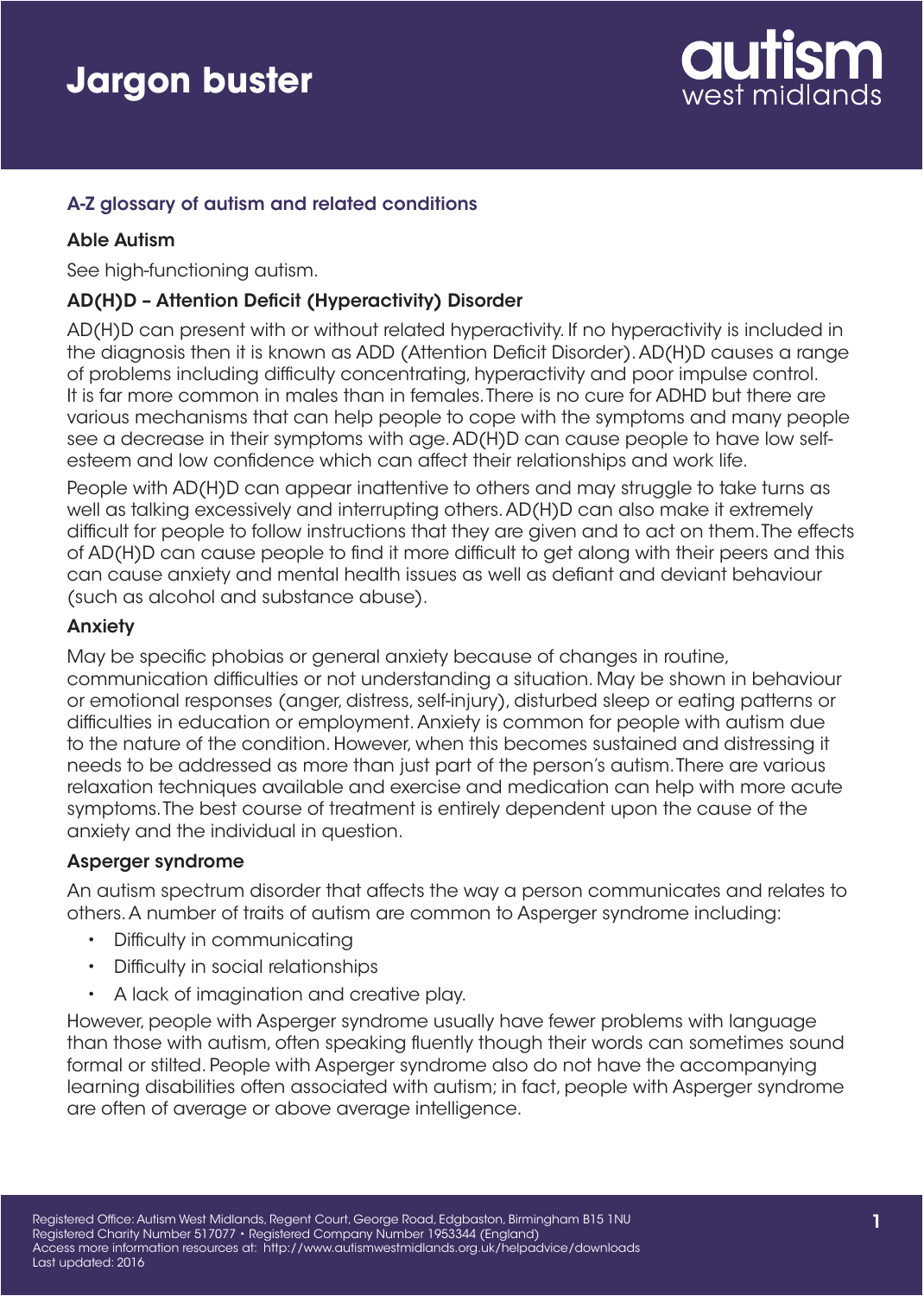

### Attachment disorder

Difficulties in relating to other people, forming and maintaining relationships. Usually caused by interruption to a person's emotional development in early childhood as a result of trauma, separation, constant change of routine, neglect or abuse.

#### Additional learning difficulties

A sizeable proportion of people on the autism spectrum (estimates vary) will have additional learning difficulties which can be moderate, severe or profound.

### Atypical autism

Used to describe people with many of the features of autism but do not fulfil all of the diagnostic criteria.

#### Autistic continuum

Means the same as 'autistic spectrum' or 'autism spectrum'.

#### Autistic features

This is a vague description of autism. If you or your child is described as having these, seek clarification from an autism specialist.

#### Autistic savant

Someone with autism whose ability is generally low to average, but who has one skill which is much more developed, for example a significant talent for music, maths or art.

#### Autism Spectrum Condition or ASC

The same as autism.

#### Autism Spectrum Disorder or ASD

The same as autism.

#### Autistic tendencies

See 'autistic features'.

#### Autistic traits

See 'autistic features'.

#### Bipolar disorder

Bipolar disorder is an illness which involves cycling between elevated and depressive moods. The time that each episode lasts varies significantly between different people. Bipolar disorder often occurs in late adolescence or early adulthood but childhood-onset bipolar disorder has become more widely recognised in recent years. Bipolar disorder may be underdiagnosed in people with autism because some of the symptoms are similar to some of the features of autism. Many people with autism exhibit symptoms of bipolar disorder, even where no strict mood disorder diagnosis can be made. Treatment is usually a combination of counselling, or Cognitive Behavioural Therapy, and medication.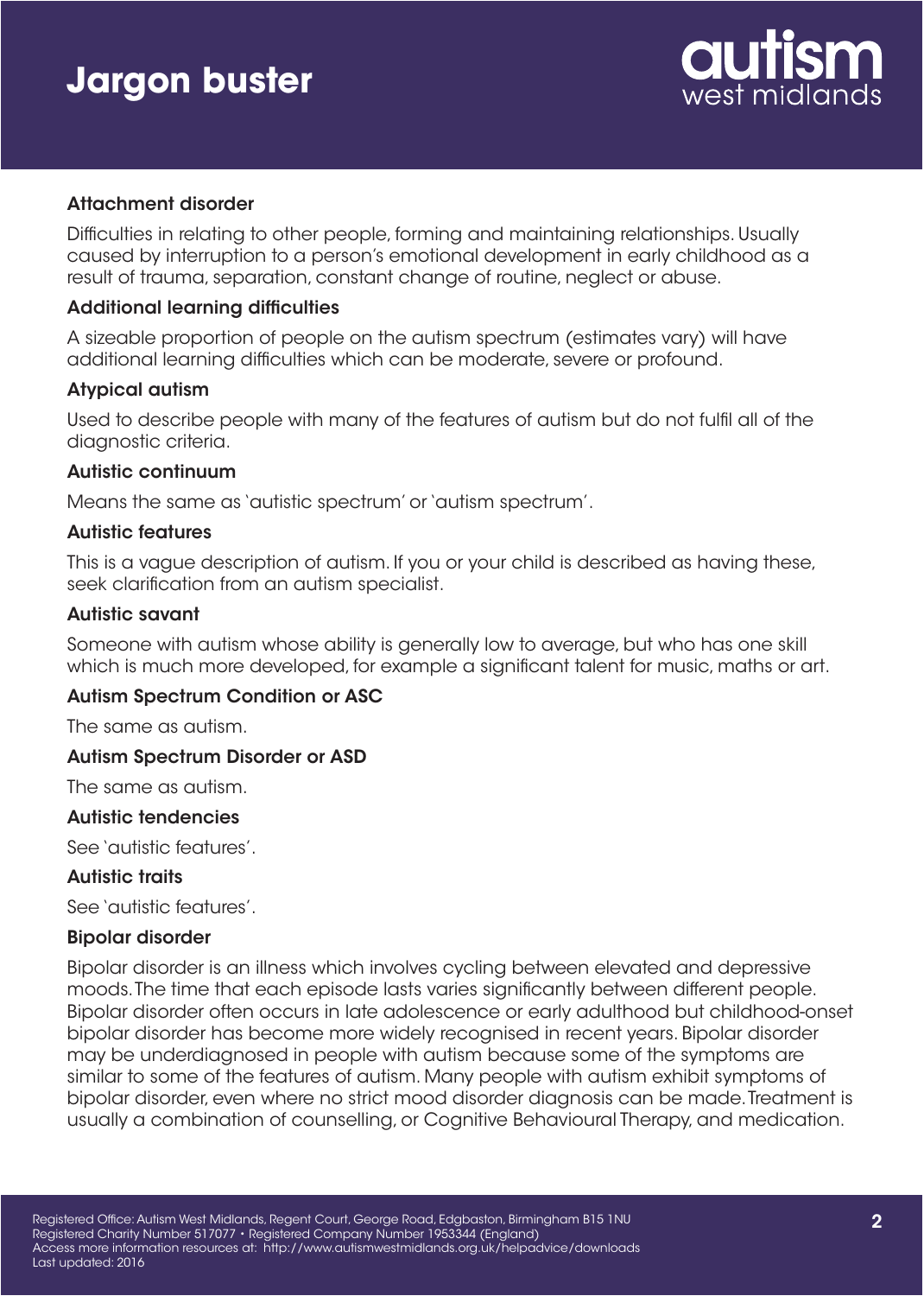

### Bowel/immune

There is very little research into or evidence of specific links between bowel problems and autism, however these issues do seem to be quite common amongst individuals with autism. Bowel problems affect a number of people with autism and can mean either loose stools and difficulty getting to the toilet in time, or anxiety around toileting which may result in severe constipation and pain when passing stools.

Immune problems are less common but still prevalent amongst people with autism. There is also very little research into or evidence of a link between immune problems and autism. Most of the research is focused on immune changes during development in the womb. There is some evidence that suggests that autism may be associated with an immune response during pregnancy.

## Childhood Disintegrative Disorder (CDD)

CDD is a rare condition in which children develop normally until around the age of two and then have a sudden and dramatic loss of skills. It presents similarly to autism but often occurs later than autism does and presents far more severe regression. Children lose their skills in various areas; these include social skills, motor skills and language and speech skills. The cause of this disorder is unknown as there simply isn't enough research to discover patterns.

### Classic/Classical autism

Describes those with severe difficulties in all key areas of autism and sometimes additional learning difficulties.

#### Core autism

See 'classic autism'.

## DAMP – Disorder of Attention, Motor Co-ordination and Perception

Significant difficulty in all attention, motor co-ordination and perception.

#### **Depression**

Can occur in people with autism at all ages and levels of ability. A family history of depression is a risk factor. Warning signs may be changes in behaviour, apathy, tearfulness, sleep problems, aggression or self-injury.

#### **Dyslexia**

A specific learning disability causing ongoing problems with reading, writing and spelling (and often maths) because of perceptual difficulties (interpreting what we see) in identifying letters and numbers, which may appear blurred or distorted, and listening difficulties in identifying sounds which make up words and matching the spoken word with its printed symbol.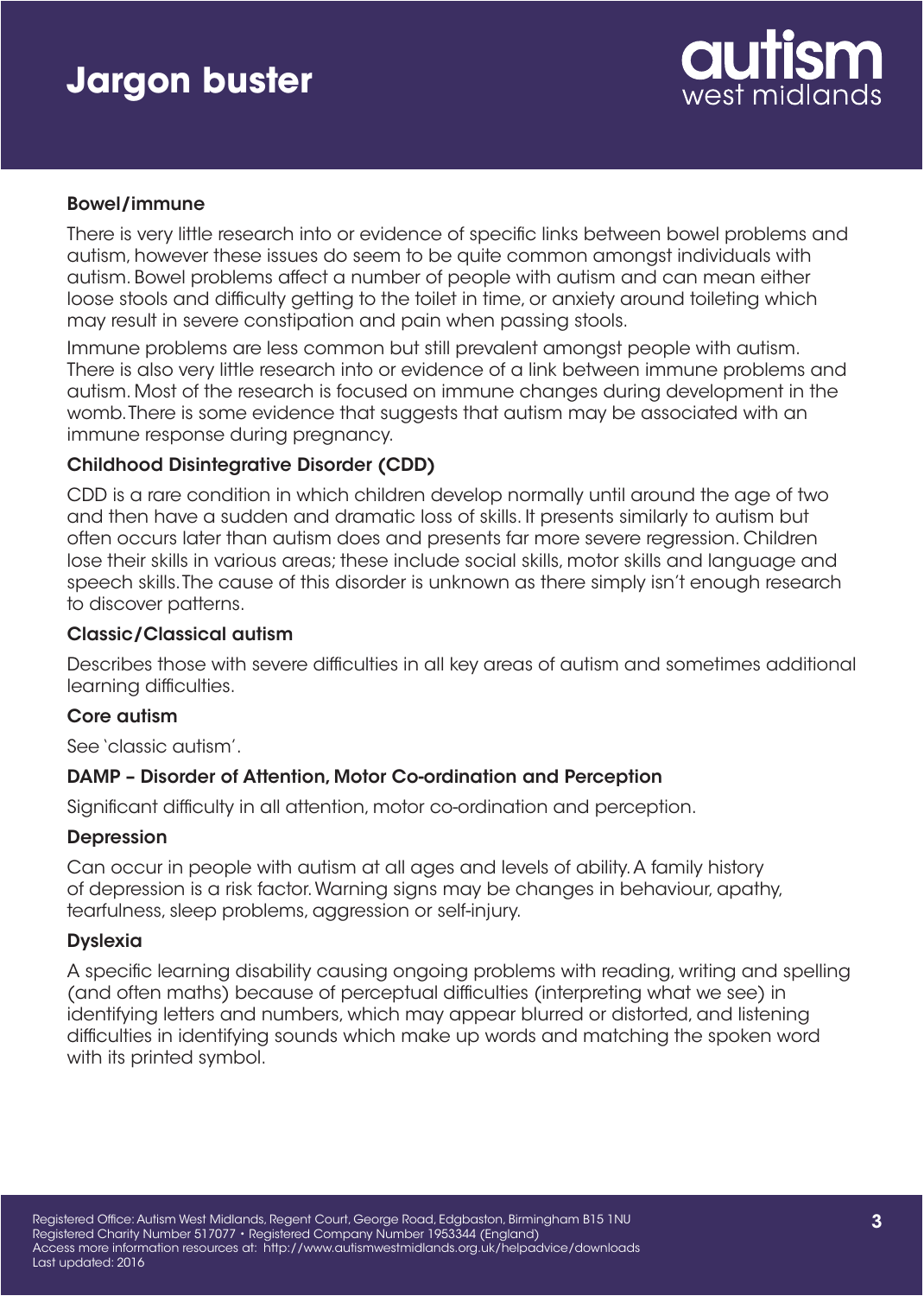

### Dyspraxia and motor clumsiness

Dyspraxia appears in childhood and causes significant difficulties in motor skills and development. The condition is lifelong and often results in severe deficits in spatial awareness and communication skills. People with dyspraxia often find it difficult to relate to others and to participate in imaginative play. They also frequently struggle with understanding and following instructions and may appear very slow to respond to given information or requests. Some people with dyspraxia may not want to take part in activities that require motor skills. They may also have very poor handwriting and poor fine motor skills and concentration.

### Epilepsy

Epilepsy is a seizure disorder and these seizures may be easily noticeable if they involve fitting (tonic-clonic seizures). However, seizures may also mean unexplained staring and loss of response (absence seizures) as well as loss of muscle tone and sudden limpness (atonic seizures). Seizures are often followed by periods of confusion. It is believed that some of the differences in brain structure found in people with autism cause seizures to occur. Epilepsy can be treated with anti-epileptic medication to reduce the frequency and severity of seizures or eliminate their occurrence altogether. However, they do not cure the condition and seizures will return if the medication is stopped.

### Fragile X Syndrome

Fragile X Syndrome is the most common identifiable cause of inherited learning disability. It is caused by an overly long DNA sequence on the X chromosome which interferes with brain development. Fragile X is caused by a mutation in the FMR1 gene, which supports intellectual development. Some people have a mutation which increases the length of this gene but not to the extent that they develop Fragile X. This lengthening in the gene is likely to expand through generations and therefore children of people with a lengthened gene are at a higher risk of having the gene lengthened to the point where Fragile X will manifest. Girls are often less affected by Fragile X because they tend to have one clear X chromosome that compensates to some degree.

Fragile X almost always causes language and speech delays and echolalia is common (repeating the words of others). Speech tends to be affected by poor rhythm awareness and disjointed conversation which can make speech difficult to understand. Individuals may also talk extensively about a single topic and struggle to move away from this. Feeding and sleeping can also be affected in Fragile X, as well as understanding of abstract concepts and problem solving. Many people struggle to focus on a specific task and cannot "shut out" other stimuli and this can be confusing and cause great anxiety.

A minority of people with Fragile X also have autism but many more share traits with those on the autism spectrum. An avoidance of eye-contact, sensory issues and distress in social situations are all common for people with Fragile X.

#### Global developmental delay

Significant delay in every area of the person's development.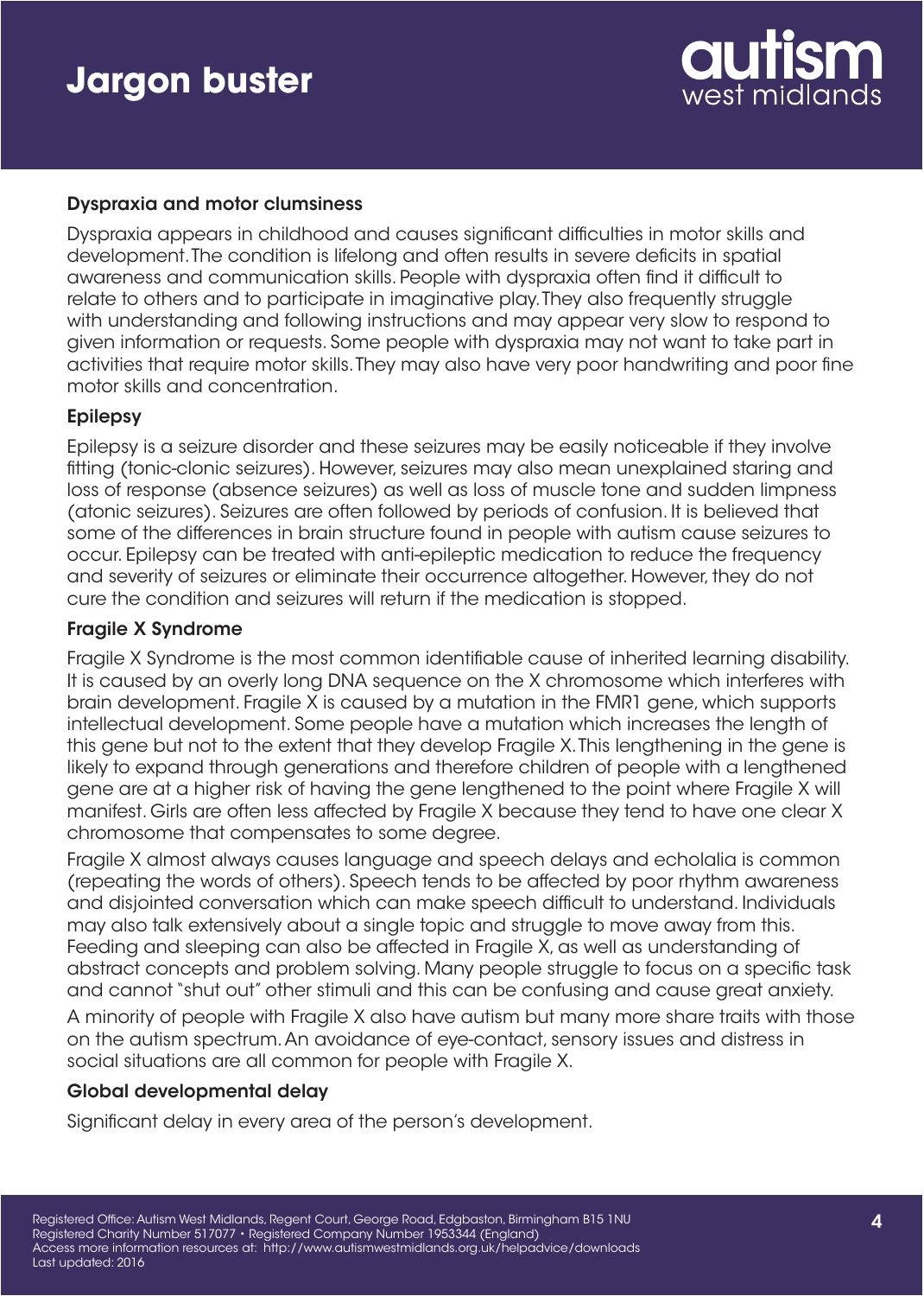

## Hearing impairment

Hearing difficulties are quite common for those with autism but often overlooked.

### High functioning autism

Used to describe people with at least average cognitive ability. Their earlier language difficulties may have improved but they will still have significant difficulties with social interaction.

### Kanner Syndrome or Kanner's autism

Same as 'classic autism'. Leo Kanner was the first to describe and name this condition.

## Learning difficulties/disability

Delay in overall development and ability to learn. May be described as mild or moderate (MLD), severe/profound (SLD) or general (GLD).

See also 'Additional learning difficulties'.

## **Literacy**

Some people with autism have difficulties learning to read and spell. Others are fluent readers but do not understand the meaning of what they are reading. This is known as hyperlexia.

## Mental health

Mental health issues are common amongst people on the autism spectrum. These include anxiety, depression, bipolar disorder and obsessive compulsive disorder. Many people with autism struggle to identify and communicate their emotions and concerns and this can cause distress and also make that distress hard to recognise and diagnose. It is thought that, since depression in particular is most common amongst children and adolescents, many negative thoughts are caused by a growing awareness of their disability. It is also around this time that many young people report frustration at their inability to understand the social rules that would enable them to form a peer group or be part of one.

A significant change in patterns and behaviour must be taken seriously. People with autism may lose communication skills due to stress and anxiety and this can make it difficult to rely on verbal discussions to establish their mood. It is often more telling when the person's sleep habits and stress levels change and there is an increase in stereotyped behaviour. Many people will benefit from social skills classes or social groups in which they can meet like-minded people and learn to build their self-esteem.

## Mild autism

This is not a helpful term, see high functioning autism.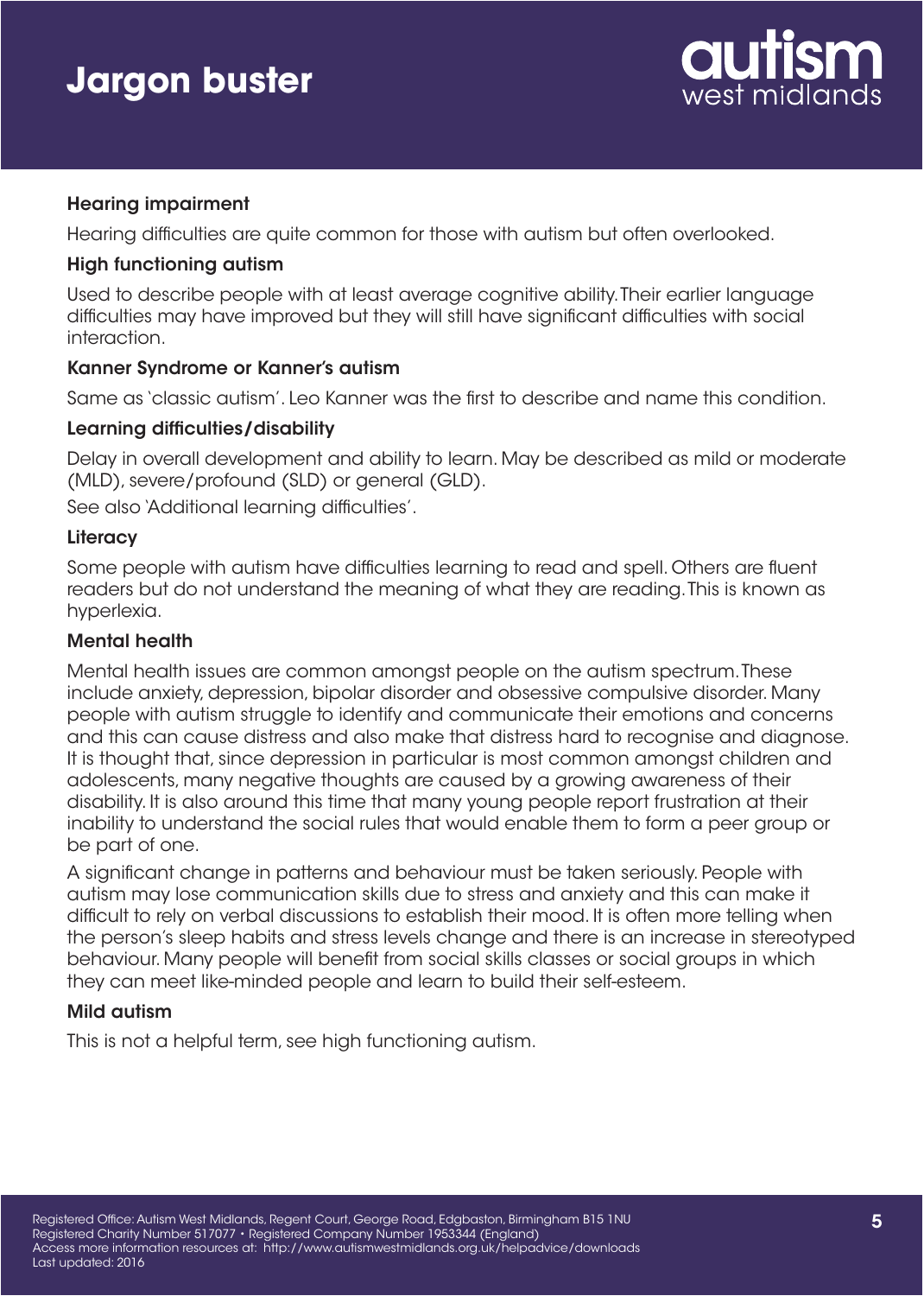

### OCD – Obsessive Compulsive Disorder

Obsessive Compulsive Disorder occurs when a person has recurring, obsessive thoughts that they cannot control. This may lead to repetitive actions and frequently recurring ideas that cause the person anxiety and distress. This differs from stereotyped behaviour as although this behaviour may also be compulsive it may be therapeutic in some way and therefore welcomed by the person with autism.

#### PDA – Pathological Demand Avoidance disorder

Actively resistant to ordinary demands, a person with PDA does everything on his/her own terms.

#### PDD (Pervasive Developmental Disorder)

Describes autism and similar conditions.

#### PDD–NOS (not otherwise specified)

See PDD.

#### Pica

Pica is defined as an abnormal craving for non-food substances such as dirt, grass, paint, or clay.

#### Rett Syndrome

Rett Syndrome is a condition caused by a mutation that affects the body's production of the protein MeCP2, which is vital for brain development. The mutation in the MECP2 gene occurs on the X chromosome. This means that cases amongst males are incredibly rare. Whereas girls have two X chromosomes and therefore have two of the genes and thus enough healthy production of the MeCP2 protein to allow them to survive, boys only have one X chromosome and therefore usually do not live beyond 2 years with the condition.

Rett Syndrome is present at birth but may be undetected until the child is around one year old as this is when severe developmental regression tends to occur. This regression usually presents as a loss of acquired skills, the development of clumsy posture and gait and the appearance of repetitive hand movements. The condition is genetic but it is not hereditary and the mutation usually appears to occur spontaneously. The condition causes multiple physical and learning disabilities and leaves people entirely dependent throughout their lives.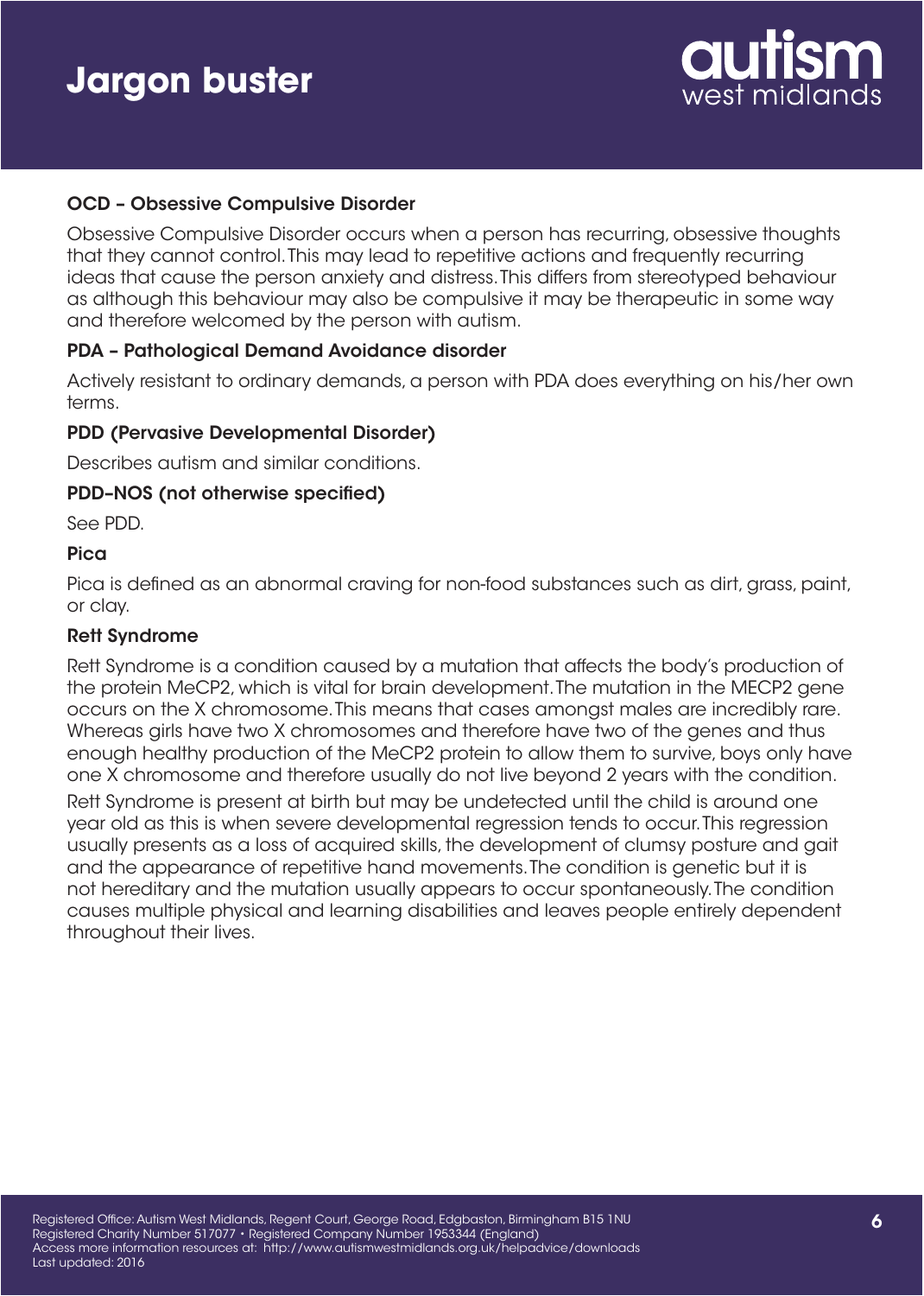

### Sensory issues

Many people with autism suffer from sensory processing difficulties. This can mean that sounds, smells and sights can be overwhelming and distressing. Hypersensitivity means that the person is over-sensitive to sensory input so they may see images as fragmented and distorted; hear sounds more loudly and struggle to isolate particular sounds such as conversation; feel textures and touches more acutely causing discomfort and pain.

Sometimes a person with autism will experience the opposite and be under-sensitive to sensory input. This may mean that they see images as blurred and dark and depth perception may be poor; they hear sounds as muffled and dull and may have trouble listening to particular sounds; they feel textures and touch less than others and may therefore enjoy weighted items and deep pressure contact. They may also have a high tolerance for pain and potentially self harm.

Other senses that are not as commonly thought of are balance and proprioception (body awareness). Sensory issues with balance may result in a need to rock or spin for sensory input or, on the other hand, difficulties stopping quickly, being in any position where the head is not upright and with sports. Issues with proprioception may cause a person to be unaware of their proximity to others and struggle to avoid obstacles. They may struggle with hand-eye co-ordination and fine motor skills.

There are lots of things that help a person with sensory difficulties. The key is to tailor the approach to the individual's specific needs in each environment.

#### Self-injurious behaviour

Self-directed violence including hitting the head with a clenched fist, banging the head against hard objects, skin picking and eye gouging.

## Self-stimulation or 'stimming'

Behaviours which are thought to be used to provide stimulation to the individual. These occur more commonly in people who have severe learning disabilities, especially if they have autistic traits or are under-stimulated. Stimming is a word commonly used by parents and professionals for the self-stimulatory behaviour shown by some people with autism.

Such behaviour is also sometimes referred to as stereotypic behaviour or stereotypy. It can take different forms and involve the stimulation of different senses, for example staring at an object in motion or a light, rocking back and forth, vocalising or making repetitive noises, hand flapping or spinning round.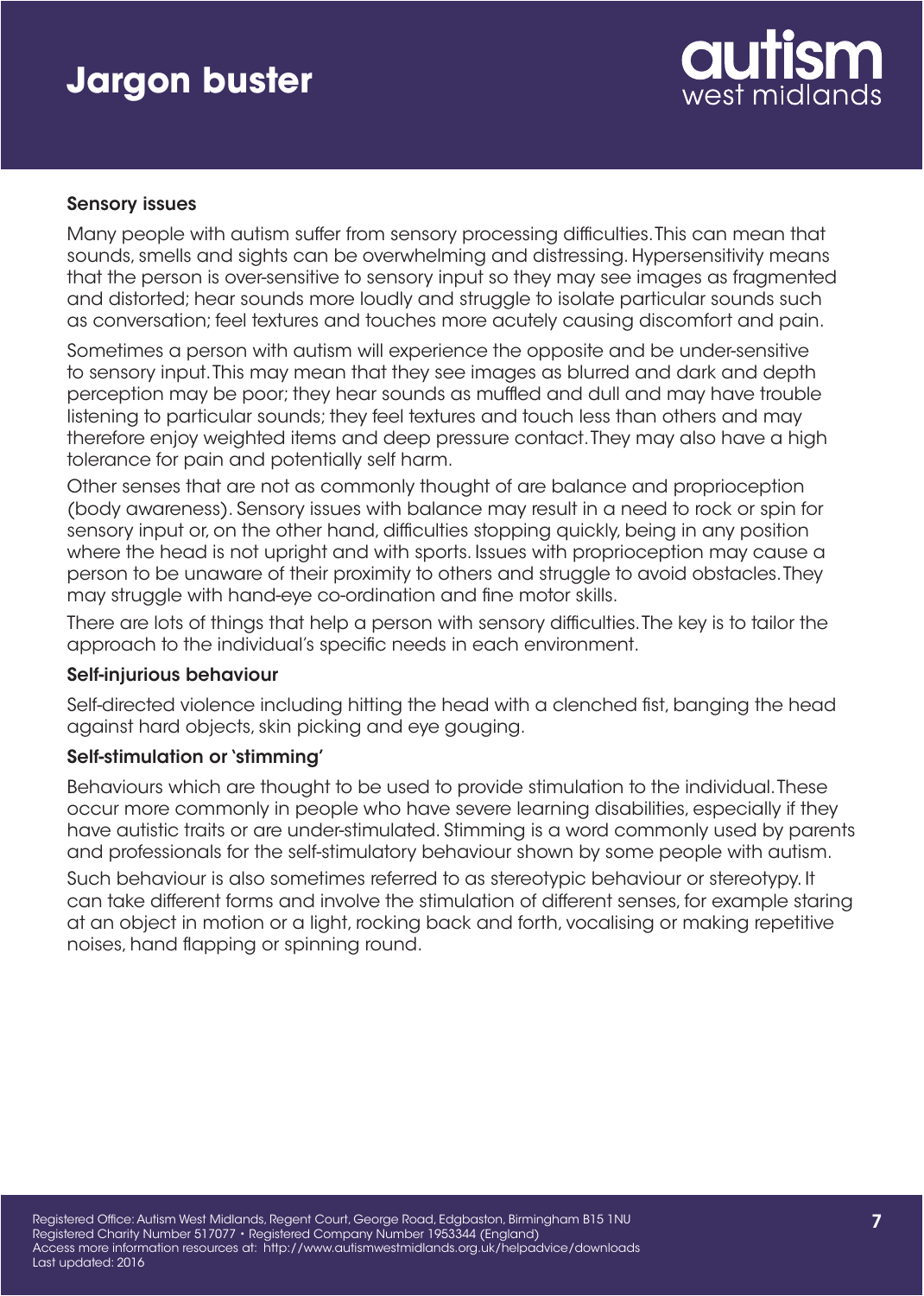

### Sleep problems

Sleep problems are common amongst people with autism and this can have serious long-term health effects. It is believed that sleep helps to cement our learning and memories and to build a strong immune system. Some studies suggest that there may be an altered sleep/wake cycle for some people with autism and irregularities in melatonin production - this is the key hormone in sleep/wake cycle regulation.

Some other causes of poor sleep are anxiety issues which are common in people with autism. It is also more difficult to get to sleep if your bedroom is also a place where you engage in stimulating activities during the day as this can affect your brain's ability to "shut down" enough for sleep. It is also possible that an attachment to routine, which is associated with autism, may mean that people with autism struggle to fall asleep; even the most seemingly minor changes to a person's night time routine may cause enough anxiety to reduce the chance of effective sleep.

#### Social Communication Disorder

A way of describing those with autism. Not all people with social communication difficulties have autism.

#### SPD – Semantic Pragmatic Disorder

A term to describe people who have difficulties with language and communication. Today, most would meet the criteria for autism.

#### Special interest

Something a person with autism is particularly interested in that brings them joy/pleasure. Common special interests include transport/trains, Doctor Who, Harry Potter, statistics, chess and music. Special interests are different to obsessions, which are distressing/ unpleasant.

#### Specific learning difficulties

Overall development may be appropriate for the person's age, but there may be specific areas of difficulty for example reading, writing or maths.

#### Speech/language difficulties

Extremely common as communication is one of the three main areas of difficulty for those with autism.

#### Tourette syndrome

Tourette syndrome consists of involuntary tics that are uncontrollable, rapid and frequent. These tics can affect social interactions and may potentially cause embarrassment which can be unpleasant and distressing for the person exhibiting them. Tics may also worsen in certain situations, usually those of heightened stress. It is possible that medication can be prescribed if tics are particularly severe but often stress reduction, physical activity and adequate sleep are the main treatments.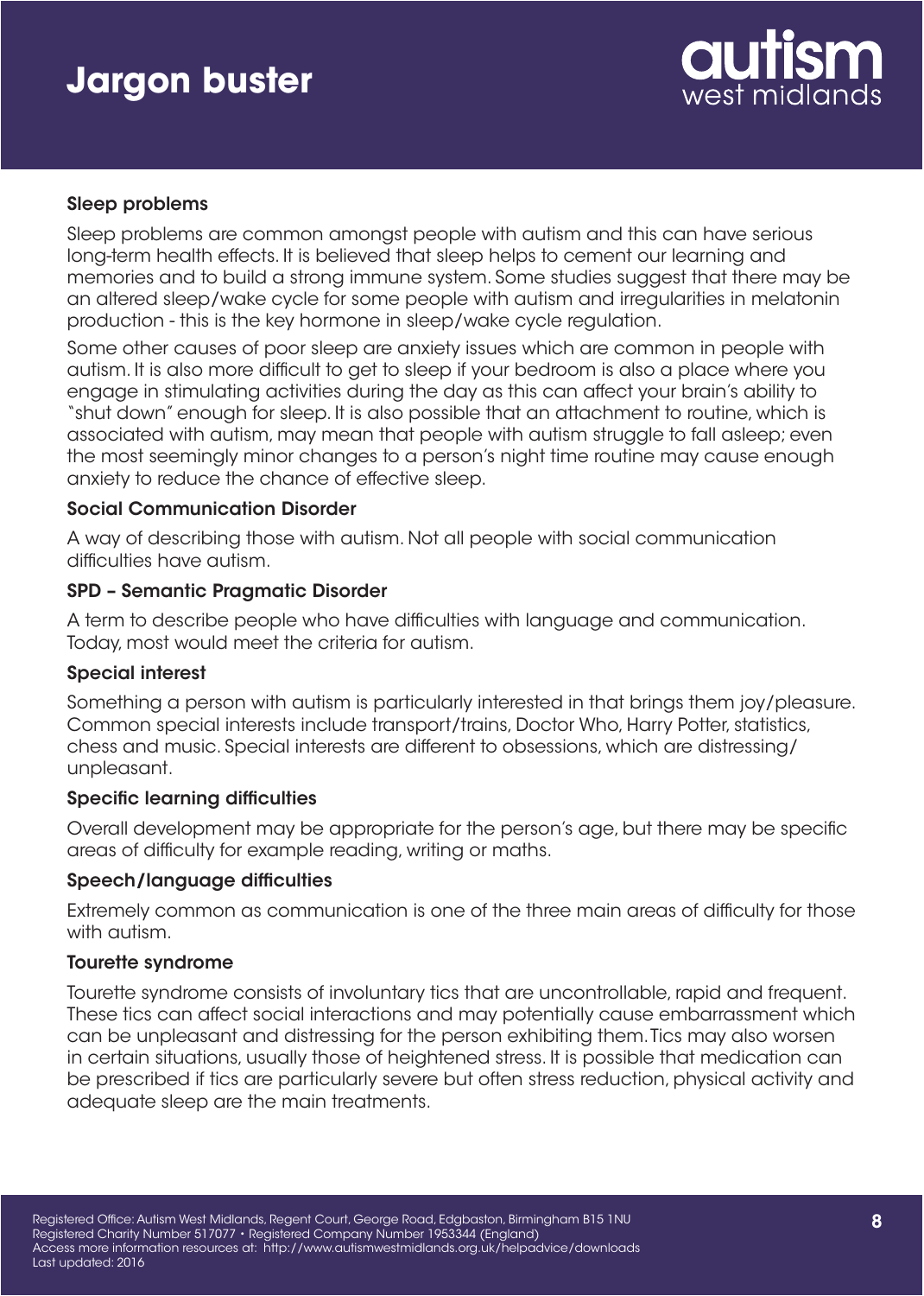

### Tuberous Sclerosis

Tuberous Sclerosis is a rare condition that causes benign (non-cancerous) lesions to grow throughout the body. These can grow in any organ and so the effects vary widely between people. The signs of the condition can be a lot of things, from light patches on the skin to behavioural problems and seizures. Other common complications arise from lesions in the kidneys, heart or lungs, which can cause these organs to malfunction or underperform.

There is no cure for tuberous sclerosis but the cause is thought to be a mutation on the TSC1 or TSC2 gene. These are believed to prevent cells from growing too fast and the mutation means that excess growth occurs, resulting in lesions and tumours. There is some evidence of parents passing on the damaged genes to their children but around 2 in 3 cases appear to be spontaneous and not hereditary.

#### Visual impairment

Difficulties with vision are quite common but often overlooked for those with autism.

#### Williams syndrome

A genetic disorder which is associated with distinctive facial features and learning difficulties. People with this diagnosis often display some of the behaviour seen in people with autism (for example, talking repetitively about certain topics; social isolation from peers; attention difficulties), but unlike many with autism, a characteristic feature of Williams syndrome is their over-friendliness with others, including strangers.

## XXYY Syndrome

Many of those diagnosed with this rare genetic condition are also on the autism spectrum.

## Other terminology

The terminology used by professionals can be confusing, especially to someone who has just received a diagnosis of autism. In this section, we've outlined some of the common terminology an individual with autism or their family members may come across.

#### ABA - Applied Behavioural Analysis

An approach for changing behaviour that involves the systematic application of a set of principles derived from psychological theories of learning.

#### Advocacy

Advocacy is taking action to help people say what they want, secure their rights, represent their interests and obtain services they need. Advocates and advocacy schemes work in partnership with the people they support and take their side.

## ALDT

Adult Learning Disability Team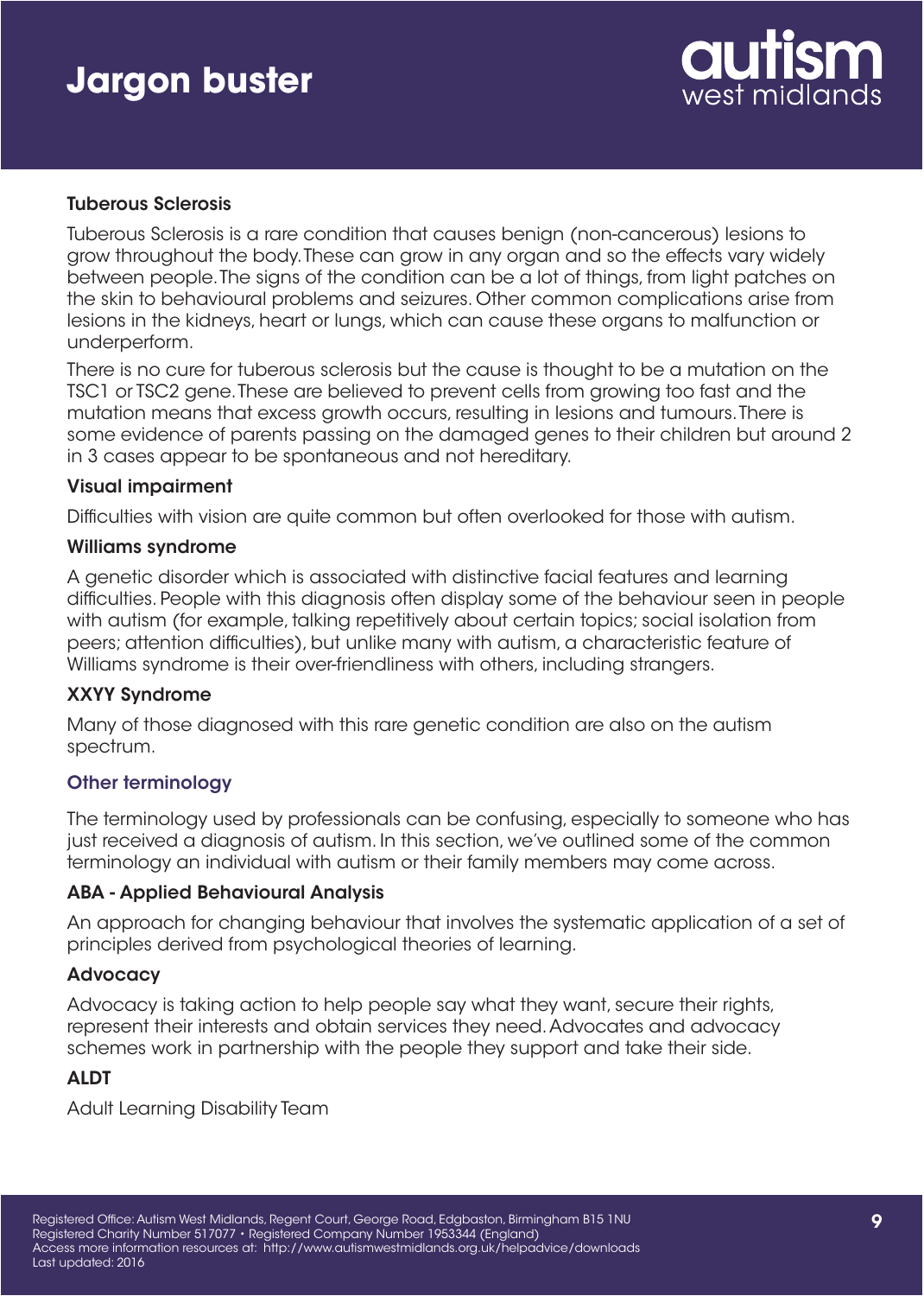

### Assessment/Assessment of needs

A systematic and thorough evaluation of the needs, goals and aspirations of a person.

#### Aspie

A person with Asperger syndrome may refer to themselves as an "aspie".

### **BESD**

Behaviour, Emotional, and Social Difficulties

#### **BSS**

Behaviour Support Service

### CAF - Common Assessment Framework

The CAF is a four-step process whereby practitioners can identify a child's or young person's needs early, deliver coordinated services and review progress. The CAF is designed to be used when:

- A practitioner is worried about how well a child or voung person is progressing (e.g. concerns about their health, development, welfare, behaviour, progress in learning or any other aspect of their wellbeing)
- A child or young person, or their parent/carer, raises a concern with a practitioner
- A child's or young person's needs are unclear, or broader than the practitioner's service can address.

The process is entirely voluntary and informed consent is mandatory, so families do not have to engage and if they do they can choose what information they want to share. The CAF should be offered to children who have additional needs to those being met by universal services.

## **CAMHS**

Children and Adolescent Mental Health Service

#### **Carers**

Family members, professionals or paraprofessionals who provide care.

#### CAT Team - Communication and Autism Team

Specialist support for children and young people with autism.

#### **Casein**

Protein found in milk and milk products.

#### Central coherence

A theory on the way the brain processes the world. People with strong central coherence find meaning in the whole context of a situation but may miss the details. People with weak central coherence, concentrate on the details but may miss the meaning in the whole situation because they cannot see the 'the big picture'.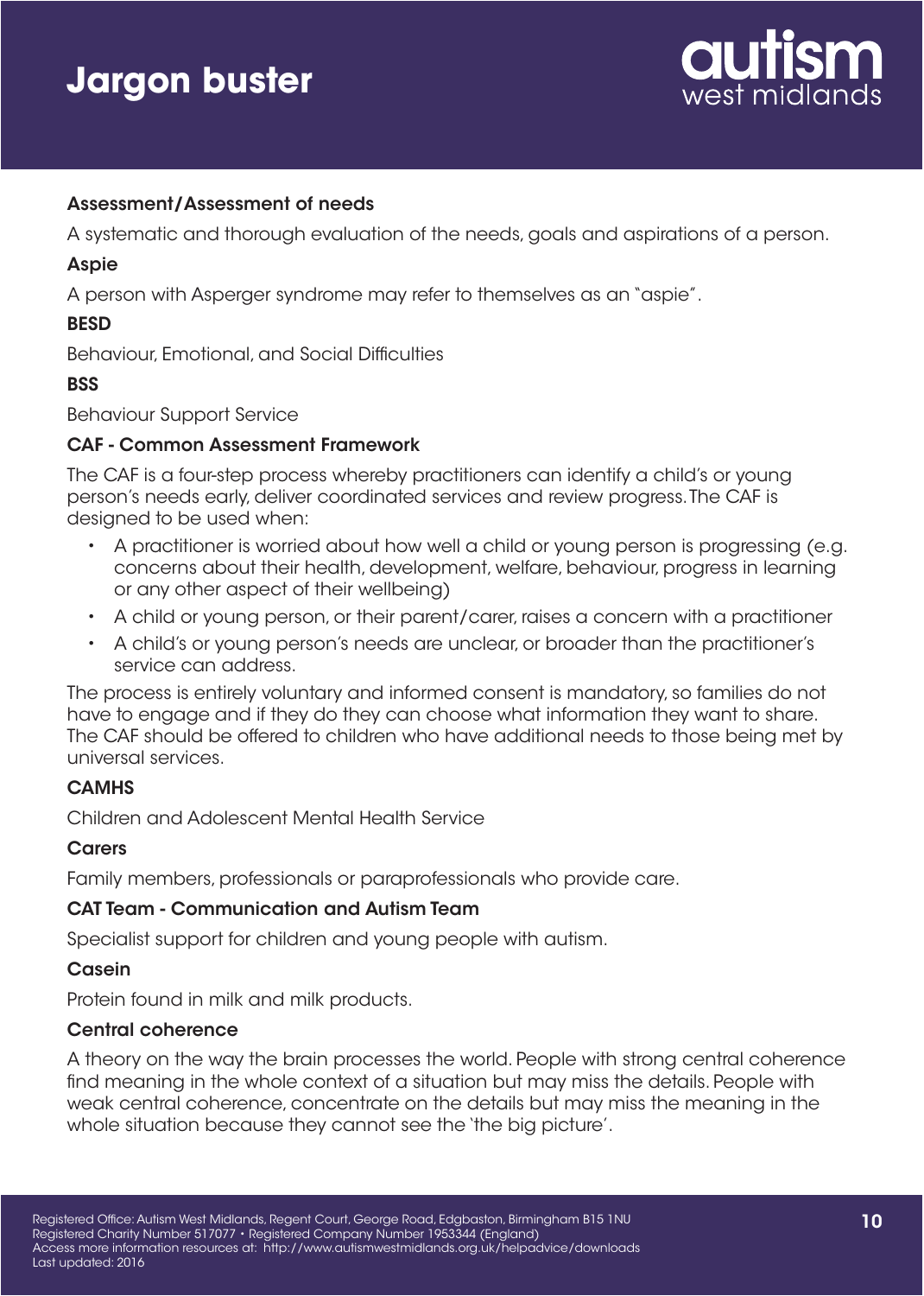

# CDC

Child Development Centre

# CDT

Children's Disability Team

## Challenging behaviour

Behaviour of such intensity, frequency or duration that the physical safety of the person or others is likely to be placed in serious jeopardy, or behaviour which is likely to seriously limit or deny access to or use of ordinary community facilities, or impair a person's personal growth, development and family life.

# **CLASP**

Complex Learning and Social Problems

# Communication

Sharing experience/ideas/information and relating to others by letting people know what you want/need and how you feel. Understanding the information people convey to you in speech, gesture and body language.

## **Compulsions**

Stereotyped behaviours that are repeated again and again. They are not inherently enjoyable, nor do they result in the completion of inherently useful tasks.

# **CPN**

Community Psychiatric Nurse

## **DDA**

Disability Discrimination Act

## Developmental disabilities

Generic terms relating to all children and adults with a substantial continuing disability originating in childhood.

# DfE

Department for Education

# **DoH**

Department of Health

# DLA

Disability Living Allowance

# Domiciliary care

Care provided in the home.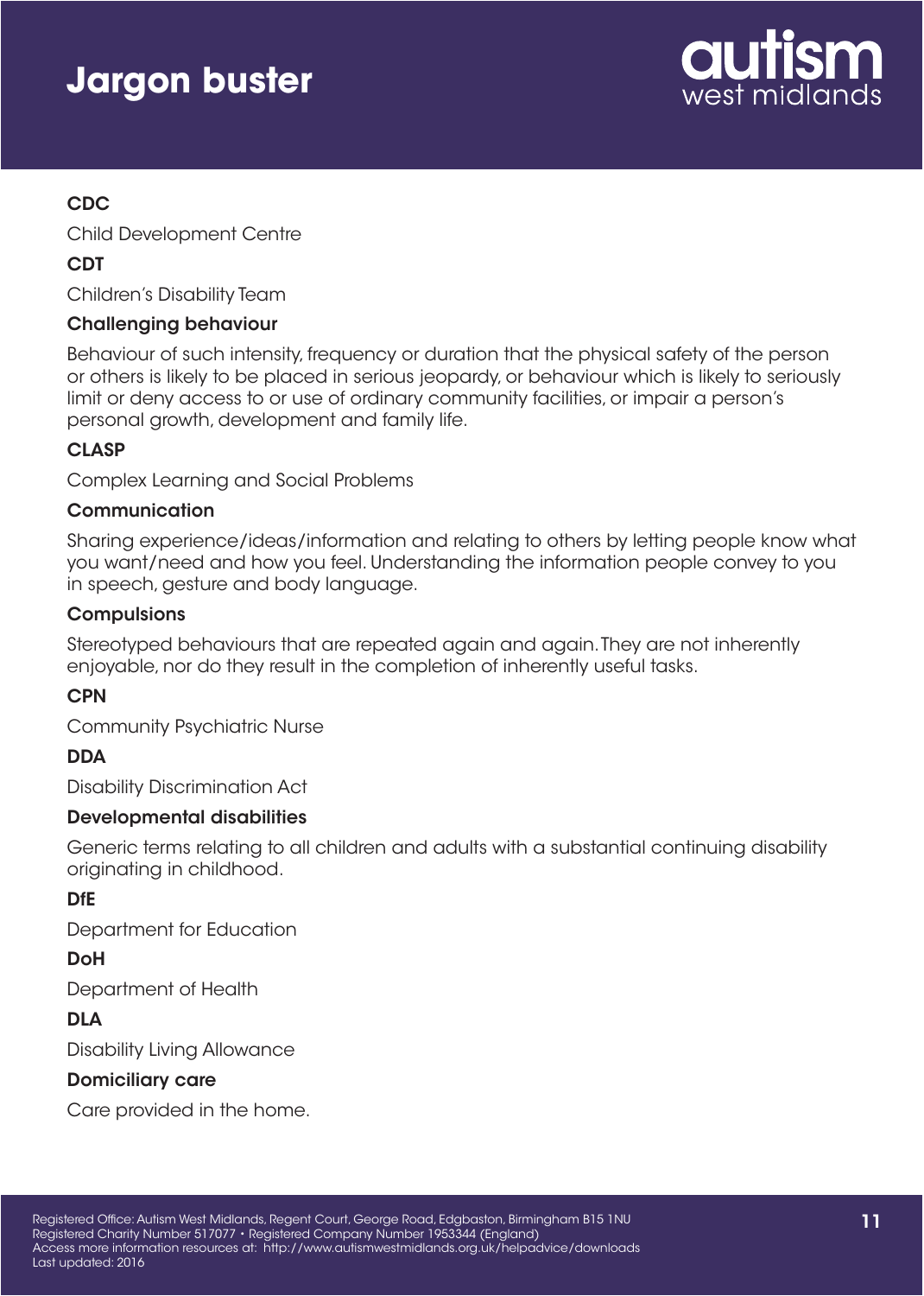

### Early intervention

Action taken utilising medical, family, school, social or mental health resources and aimed at infants or children at risk of, or in the early stages of mental, physical, learning or other disorders.

#### Early Years Setting

Pre-school; nursery

### EBD/ESBD

Emotional Behavioural Difficulty/Emotional Social Behavioural Difficulty

#### **Echolalia**

Repeating speech (or signs/gestures), rather than replying, usually when the person cannot understand what is said. Can be immediate or delayed.

#### Ed Psych/EP

Educational Psychologist

#### EHCP - Education, Health and Care Plans

EHCPs are a replacement for statements and aim to simplify and streamline the statementing process. They will provide an outline of care for young people from birth to the age of 25.

#### Elective mutism

Condition in which people talk in one situation, for example, at home, but remain silent elsewhere, for example at school or at college.

#### Executive function

Ability to plan, organise, switch attention and respond appropriately to situations. Poor executive function can result in repetitive, rigid behaviour, inflexible responses to changing situations and a lack of planning skills.

#### Facial recognition

Disturbances in gaze and patterns of facial interaction are prominent aspects of social dysfunction in autism; facial recognition is an aspect of visual data processing. It simply relates to the ability to recognise faces for what and who they are.

#### Facilitated Communication

Approach to assist people with no speech or with dysfunctional speech to find alternative means of communication. The facilitator normally supports a client's hand, wrist or arm while that person uses a communicator to spell out words, phrases or sentences. This approach is controversial as there have been a number of cases where it was claimed a person with autism was communicating when it was in fact the facilitator.

#### Fine motor skills

Ability to handle small objects with dexterity: use scissors, hold a pencil appropriately and exercise control in writing, drawing etc.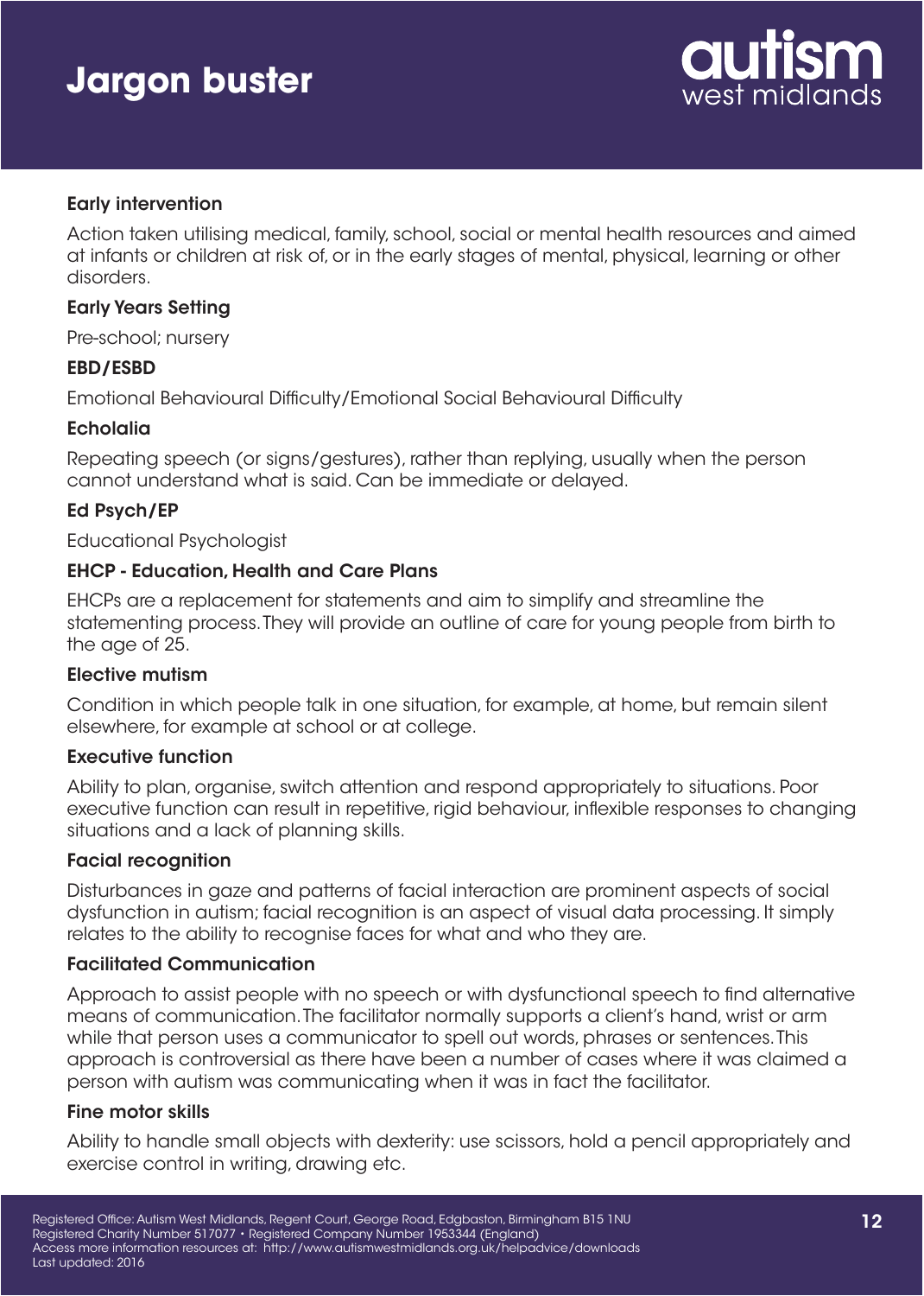

## **Genetics**

Branch of biology concerned with heredity and individual characteristics.

## **Gluten**

Protein found in wheat.

## GP

General Practitioner

### Gross motor skills

Control over where your body is in space and time. This includes the ability to walk, run, jump, climbing with agility. It also includes throwing, catching and kicking a ball, a sense of balance, for example riding a bike, and spatial awareness.

### Inclusion

Placement and education of students with disabilities in general education classrooms with students of the same age who do not have disabilities.

### **Interventions**

Any action designed to help a person with autism.

## IEP - Individual Education Plan

A plan which describes targets set for an individual child and the plans made by the school to ensure that these targets are achieved.

## IMCA - Independent Mental Capacity Advocacy

Advocacy for people who do not have the capacity to make their own decisions. IMCAs support these people through issues around medical treatment or residential care.

## IQ - Intelligence Quotient

A score which is used to measure intelligence.

## JSNA - Joint Strategic Needs Assessment

Joint strategic needs assessments analyse the health needs of populations to inform and guide commissioning of health, well-being and social care services within local authority areas. The main goal of a JSNA is to accurately assess the health needs of a local population in order to improve the physical and mental health and well-being of individuals and communities.

# LA

Local Authority

## LSA/LSP

Learning Support Assistant/Practitioner

# LSS

Learning Support Service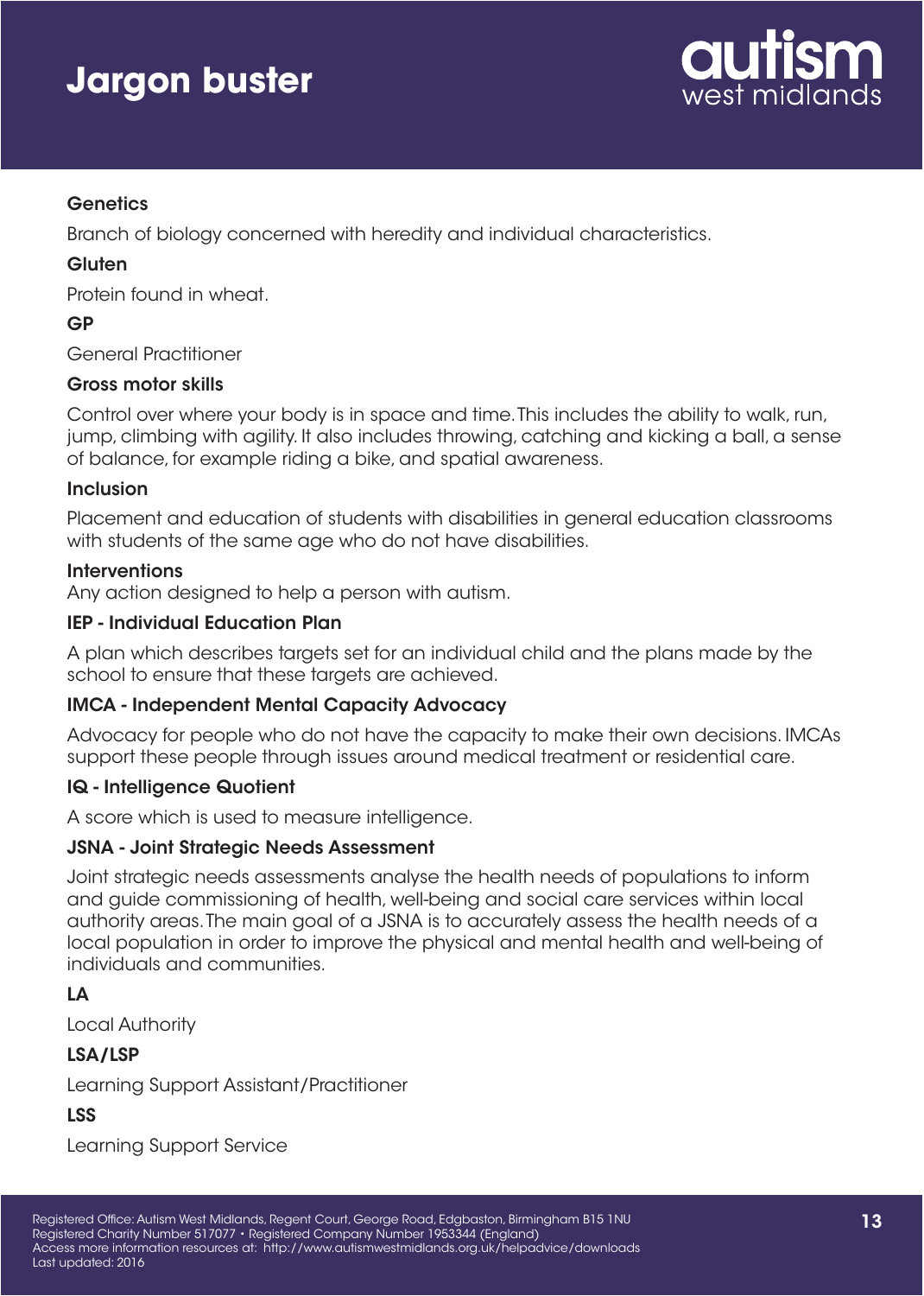

# MAA

Multi Agency Assessment

## MD

Medical Doctor

# **NAS**

National Autistic Society

# Neurobiology

Study of the biological processes in the nervous system.

# Neurotypical/NT

A person who does not have autism.

## Non-verbal communication

Communication through use of facial expression, posture, gesture and body movement.

### **Obsessions**

Ideas, images or impulses which enter a person's mind again and again in stereotyped form. They are almost invariably distressing.

## **Optician**

Person qualified to make and sell spectacles and contact lenses.

## **Optometrist**

Person trained in detecting and correcting poor eyesight.

## **Orthoptist**

Person trained in the study or treatment of irregularities of the eye, especially eye muscles.

## OT - Occupational Therapist

Method of treatment by means of purposeful occupation. The goals are to arouse interest and confidence and exercise mind and body.

# **PCP**

Person Centred Planning or Person Centred Plan

## **PCT**

Primary Care Trust

## **PECS**

Picture Exchange Communication System

# **PPS**

Parent Partnership Service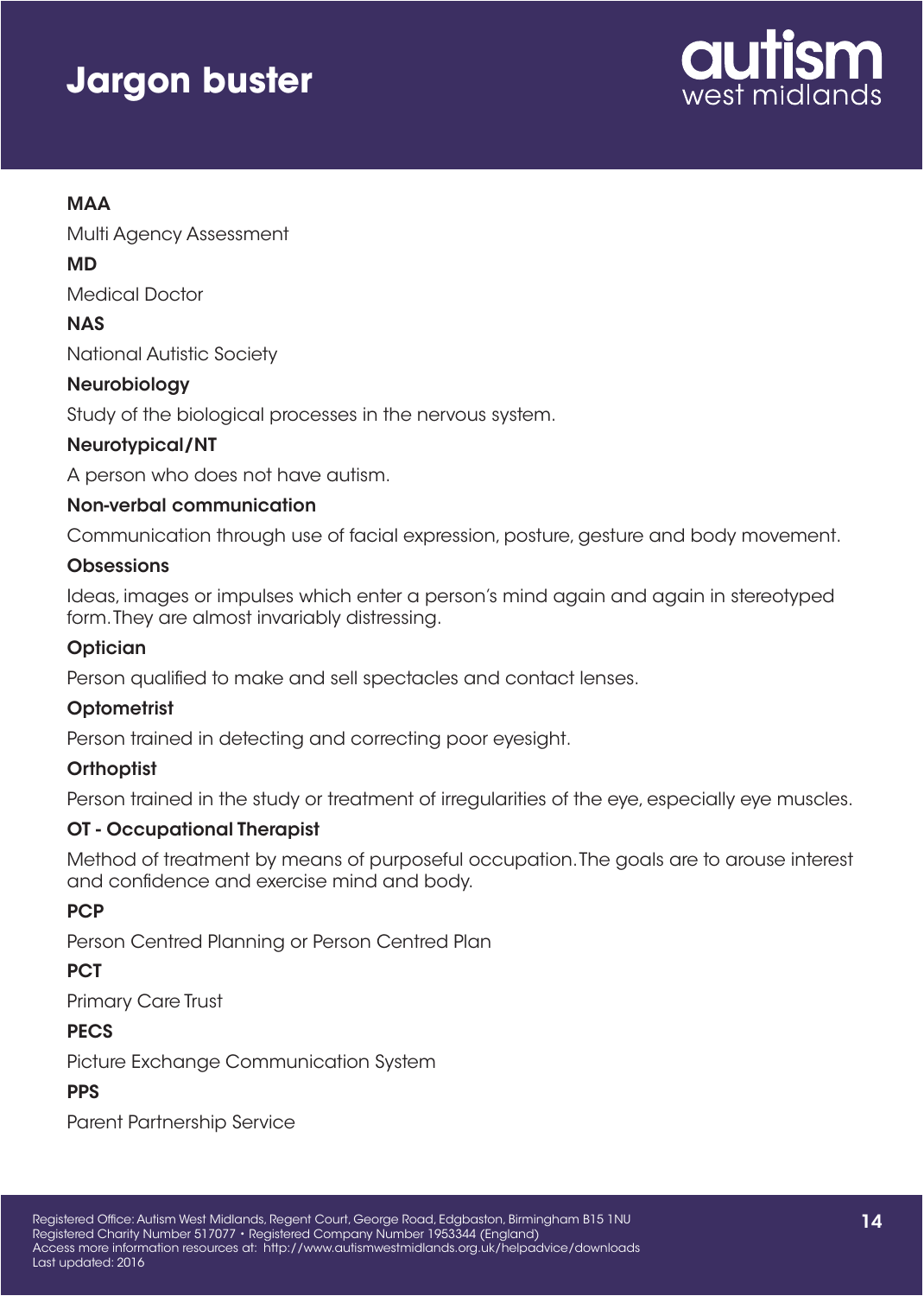

#### **Prevalence**

One of the main ways to measure the frequency of a disease in a particular population - it is the total number of cases that are present at any one time - covering both old and new cases.

#### Pronoun reversal

Difficulty knowing when to use 'I', 'me', 'you' and may call self 'you', 'he' or 'she' because these are the words used about, or to, the person.

#### Provision mapping

A document identifying all additional input and interventions used to meet children's special educational needs in school.

### PSP

Pastoral Support Programme

#### Regression

To go backwards. This usually refers to the loss of skills previously acquired, especially those basic skills related to early childhood.

#### Repetitive behaviour

Abnormally intense preoccupation with one subject or activity; distress over change; insistence on routines or rituals with no purpose; repetitive movements, such as hand flapping.

#### Residential care

Residential care is long-term care given to adults or children who stay in a residential setting rather than in their own home or family home.

#### Respite care

Respite care is the provision of short-term, temporary relief to those who are caring for family members who might otherwise require permanent placement in a facility outside the home. Respite programs provide planned short-term and time-limited breaks for families and other unpaid care givers of individuals with autism in order to support and maintain the primary care giving relationship. Respite also provides a positive experience for the person receiving care. The term "short break" is sometimes used to describe respite care.

## Ritualistic behaviour

Ranges from simple stereotyped movements such as spinning objects, picking threads from carpets, flicking pieces of string, opening and shutting doors, spinning the wheels of toys through motor mannerisms - such as rocking, hand flapping or flicking - to more sophisticated and complex behaviours as IQ levels rise.

# S(A)LT

Speech and Language Therapy/Therapist